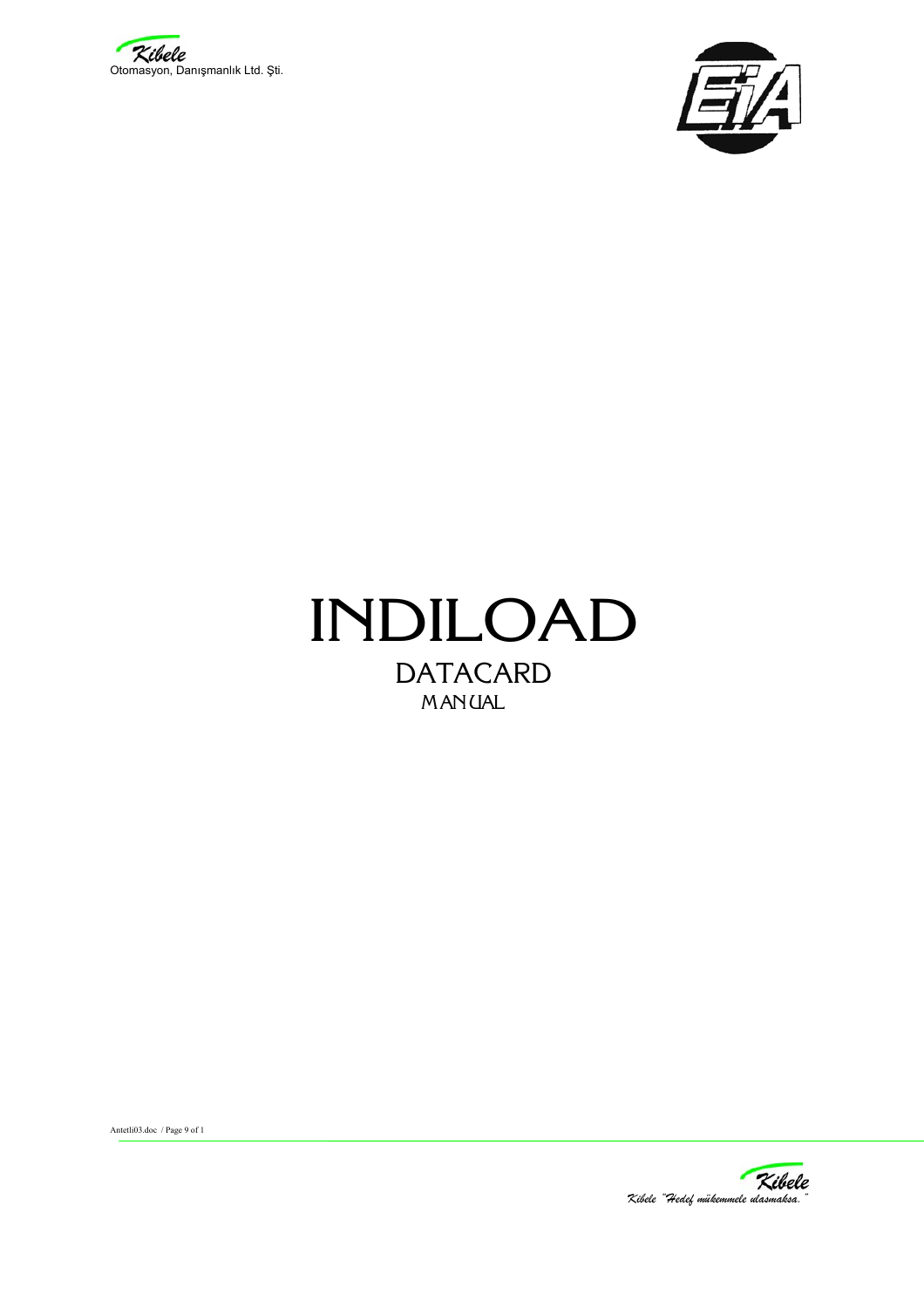- Chapter 1 : General
- Chapter 2 : Connections
- Chapter 3 : Operation
- Chapter 4 : Technical sheet



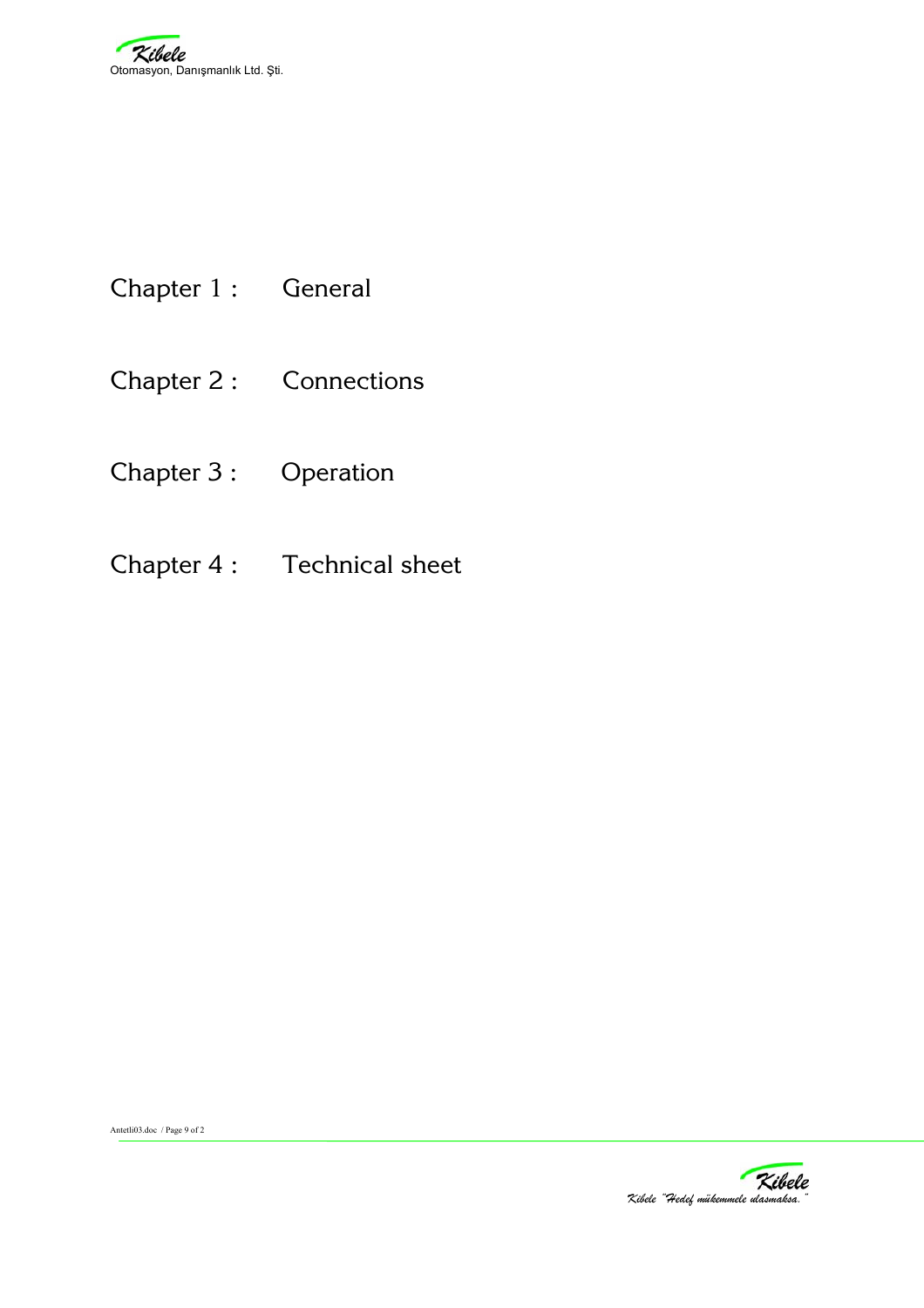

# **Chapter 1 : General**

**The DATACard** is an independent data recording card which allows the user to store

the most important crane data without the need for a permanent link with a fixed computer.

The DATACard has a memory (non-volatile RAM) supported by a lithium battery (with

a minimum service life of 5 years) and stores the following data :

- o number of overloads
- o number and duration of lifting and lowering movements
- <sup>o</sup> number and duration of cross and long travels
- <sup>o</sup> number of "tips" in the above functions
- o load spectrum according tot the loads lifted

The data are tapped using a compatible MS-DOS (portable) PC through an RS232 output assembled on the card.

The storage capacity (memory) of the card is at least 1 year (using the lifting keyboard at a rate of 8 hours/day).

**The DATACard** is supplied :

- <sup>o</sup> either as an additional card for the **INDILoad Mark 1**
- or as an independent "box" in a metal housing to be used with load limiters of other makes fitted with a 0-10 VDC output or with recording devices which have a reinforced output (between 0 an 10 VDC).

A CD-ROM and a **COM CABLE** is supplied with every **DATACard** for the installation and tapping of the software with the stored data.

The data are converted into an ASCII file or can be converted into a special software program we have developed in-house, that is : **"INDISoft".**

This powerful and user-friendly program operates in the **"Windows"** environment and displays the stored data in tables and graphs. It allows the user to schedule maintenance work, to locate unproductive hours and to find the "safe working period" (SWP) so that the exact (FEM) user class can be determined.



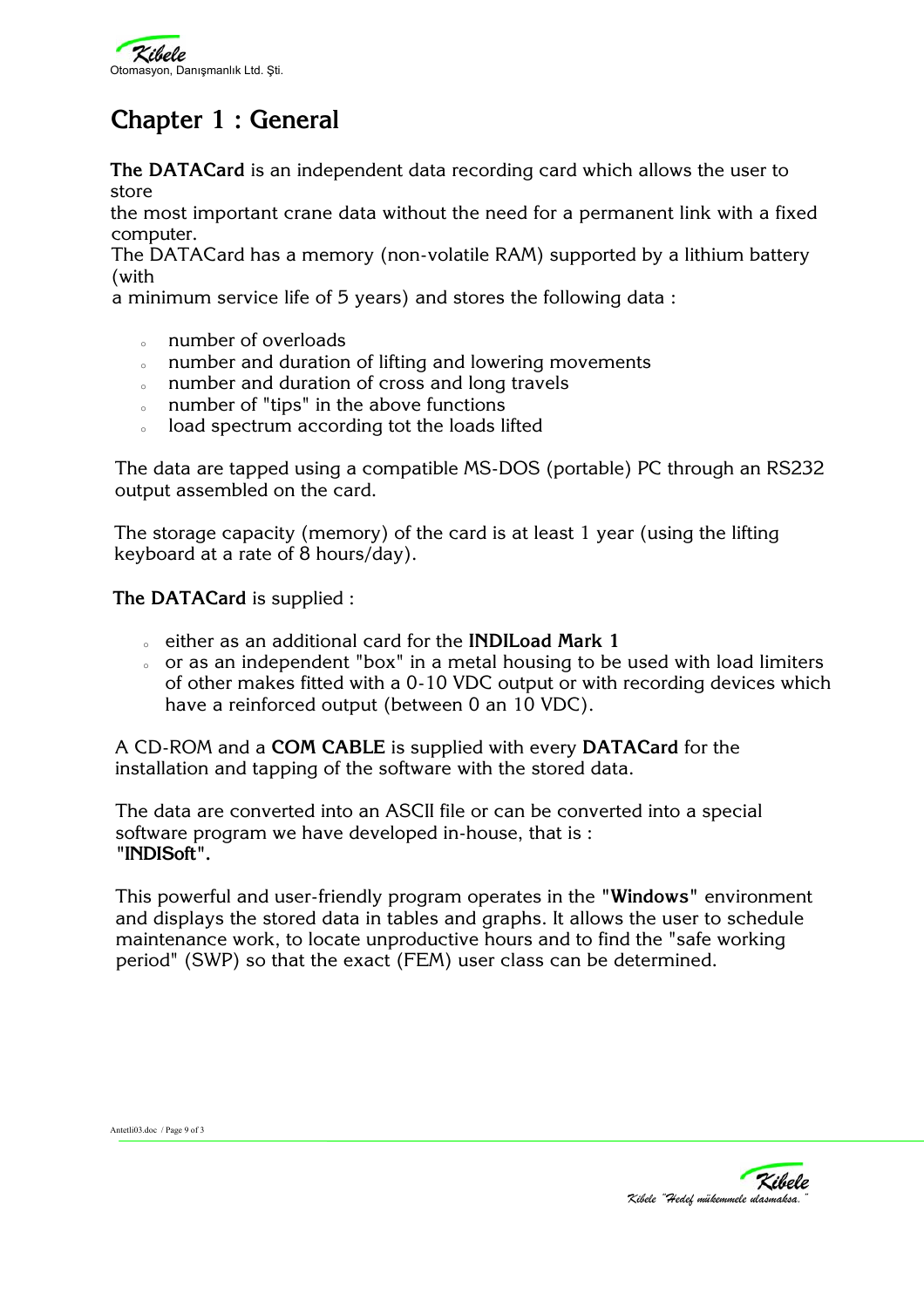

## **Chapter 2 : Connections**

Two versions are supplied :

- A. as an additional card for the INDILoad Mark 1
- B. as a "stand alone" unit in a housing

Depending on the version you purchase, please follow the instructions given below :

### A. **as an additional card for the INDILoad Mark 1**

If the **DATACard** is supplied separately, you first have to fit it into the box of the load limiter Mark 1.

To do this, follow these instructions :



- **2.A.01** Disconnect all existing electrical connections from the load limiter (if they have been previously connected)
- **2.A.02** Unscrew the four screws (A, B, C, D) and remove the card of the **Mark 1**
- **2.A.03** Unscrew the four screws (E, F, G, H) and place the **DATACard** in the place provided in the right direction (see diagram)
- **2.A.04** Screw home the four screws (E, F, G, H)
- **2.A.05** Place the board of the Mark 1 back in its original position and screw home the four screws (A, B, C, D)

Antetli03.doc / Page 9 of 4

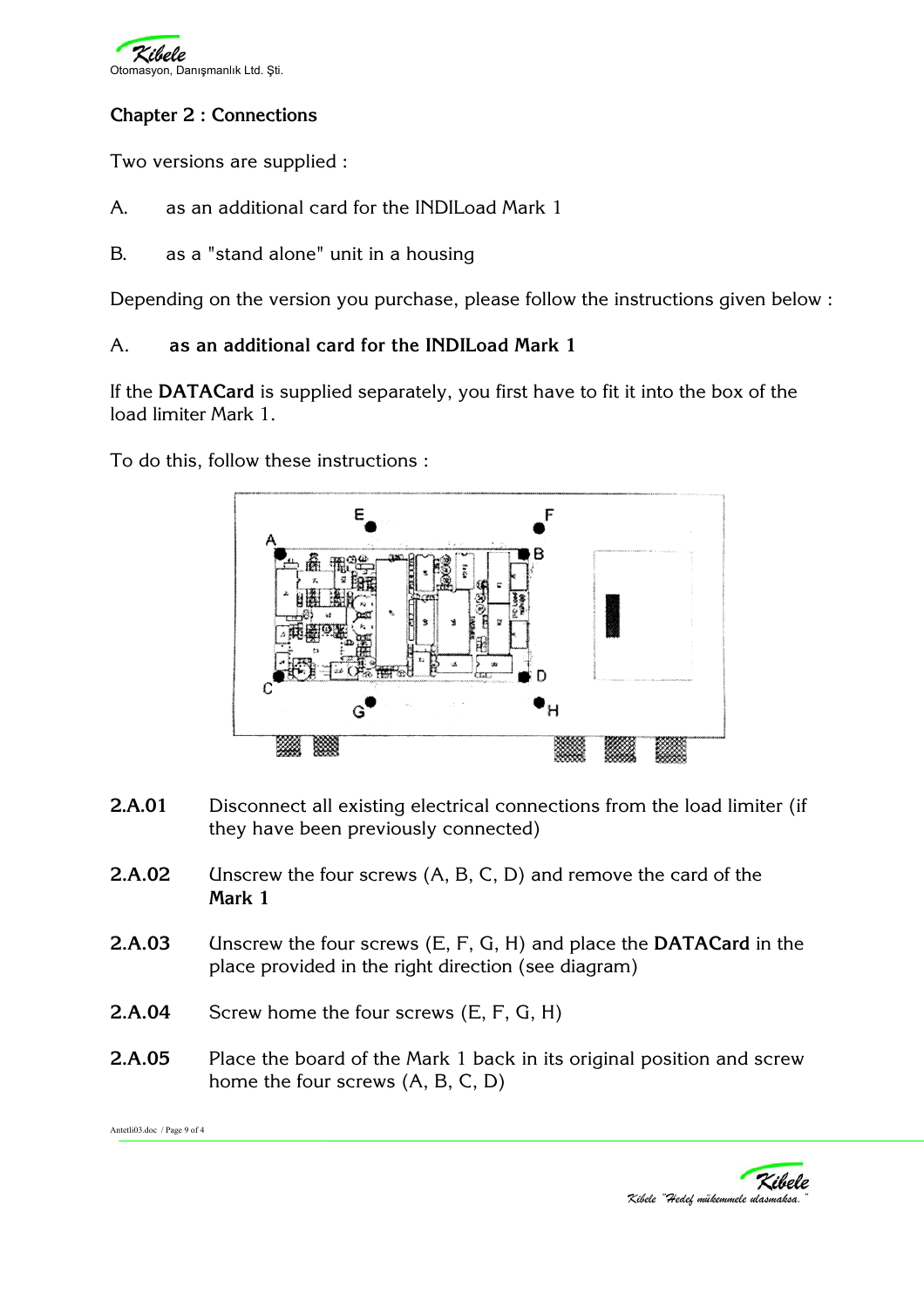- **2.A.06** Connect the power supply of the **DATACard** using the clamp of the **Mark 1** (2.01) (see operating instructions of the Mark 1)
- **2.A.07** Connect the electrical connections of the Mark 1 (see operating instructions of the Mark 1)
- **B. as a "stand alone" unit in a housing**



- **2.B.01** Connect the power supply (48, 110 or 230 VAC) to the transformer
- **2.B.02** to **2.B.07** not applicable

Antetli03.doc / Page 9 of 5

#### **Additional connections for both cases (A or B)**

Before power-on, make the following connections :

- **2.8** Connect the 0-1OVDC output from the load limiter Mark 1 (or from another source) using the  $+$  and  $-$  signal output clamps
- **2.9** Make the connections between the relays of the lift movement, lowering movement, cross travels (left and right) and long travels (forward and back) with the datacard inputs, where :

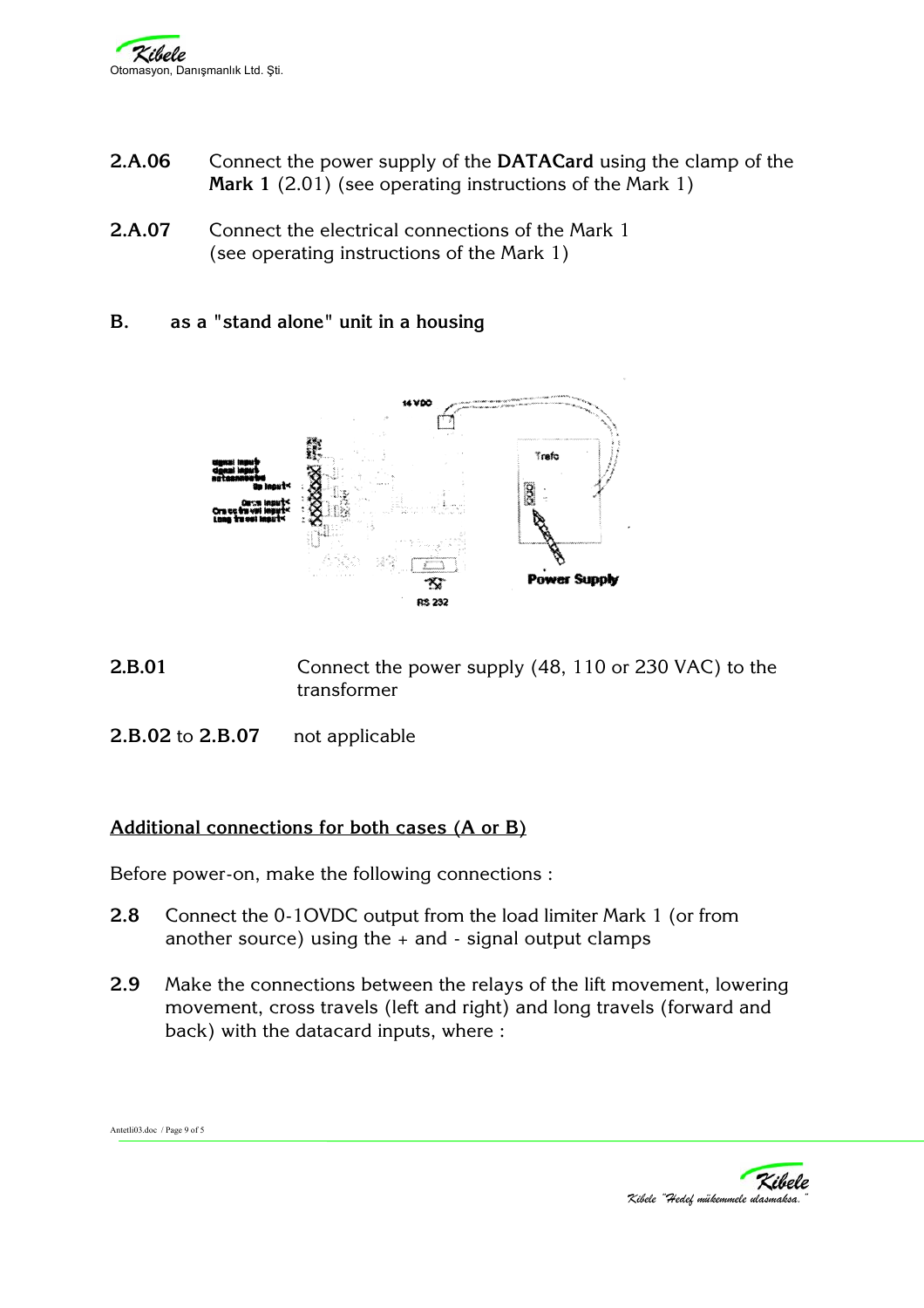#### **There exist 3 different DATACards :**

DATACard 0V for 4 volt free contacts DATACard 24V for 4 differentia! contacts (input 24 VAC) DATACard 42V for 4 differential contacts (input 48 VAC)

|                   | $=$ lift          |
|-------------------|-------------------|
| ↓                 | = lower           |
| $\leftrightarrow$ | $=$ cross travels |
| クッ                | $=$ long travels  |

### **General remark:**

We advise you to use the following types of cable :

- o for 48, 110 or 230 VAC supply cable of at least 1  $mm<sup>2</sup>$
- for 0-10 VDC signal screened cable 1  $mm<sup>2</sup>$
- of for connections from relays of the load limiter with the main relay lifting cable of at least 1 mm2
- o for signals from the relay lifting, lowering, cross travels and long travels to the DATACard cables of at least 1 mm<sup>2</sup>
- o for the 14 VAC from Mark 1 to DATACard cable of at least 1  $mm<sup>2</sup>$

#### **Chapter 3 : Operation**

**3.01** When using for the first time, connect the **RS232** output up to a serial port "COM 1" : on your compatible (portable) PC.

For the connection between the **DATACARD** and your compatible PC use the **COMCABLE** supplied.

If you lose the original **COMCABLE** and you wish to make a communication cable yourself, the connections must be as follows :



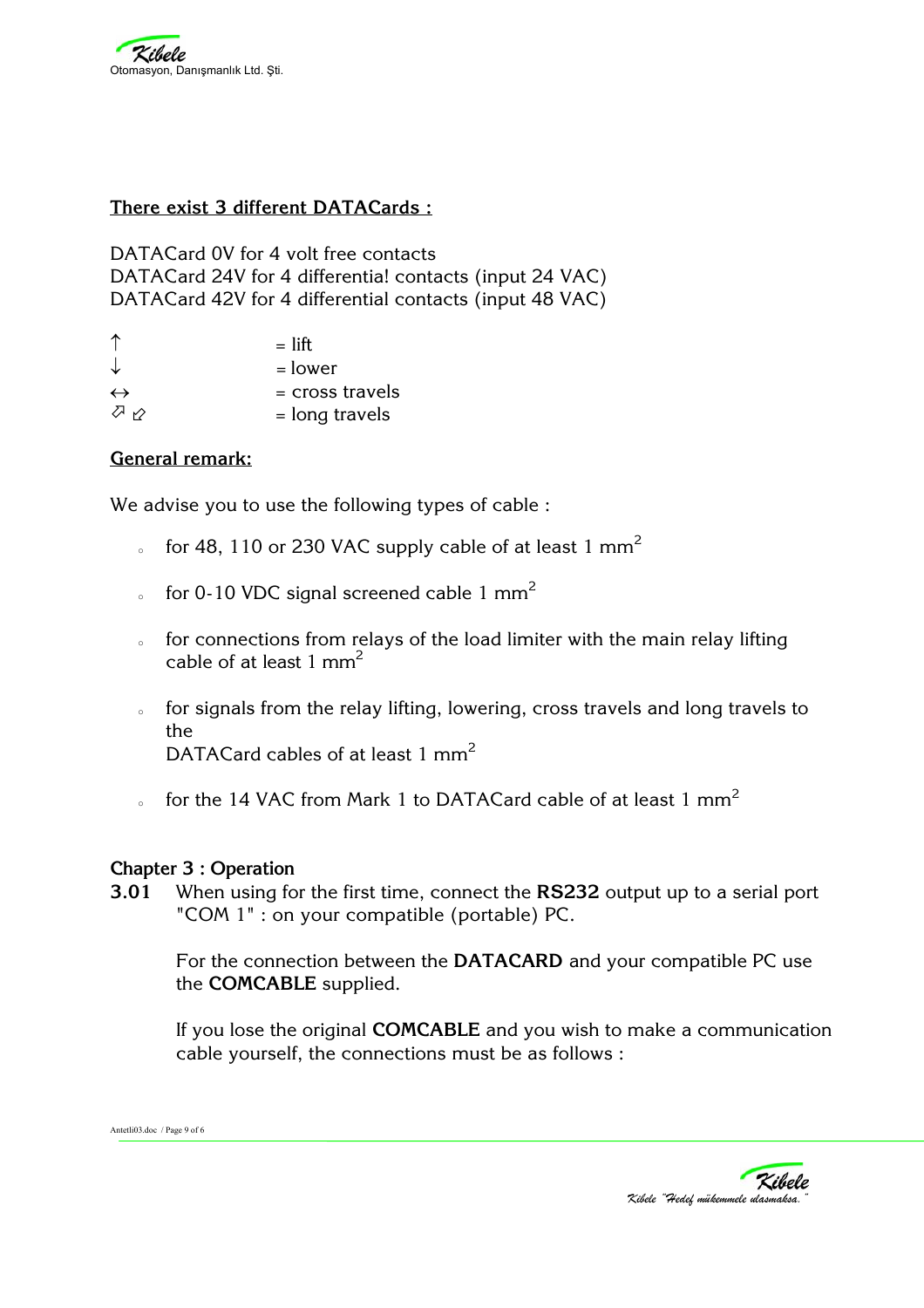



- **3.2** Connect the power supply.
- **3.3** Place the CD-ROM supplied with your DATACard in your PC and start the program Dgraph 3, follow the instructions.

#### **TO TEST THE SYSTEM**

- <sup>o</sup> Notice that the **yellow LED** at the **RS 232 connector** flashes once per second.
- <sup>o</sup> Lift the weight and notice that the yellow LED UP from the four LED's UP/DN/CT/TR is lit.
- o Lower the weight and notice that the yellow LED DN from the four LED's UP/DN/CT/TR is lit.
- o Cross travel and notice that the yellow LED CT from the four LED's UP/DN/CT/TR is lit.
- o Long travel and notice that the yellow LED TR from the four LED's UP/DN/CT/TR is lit.

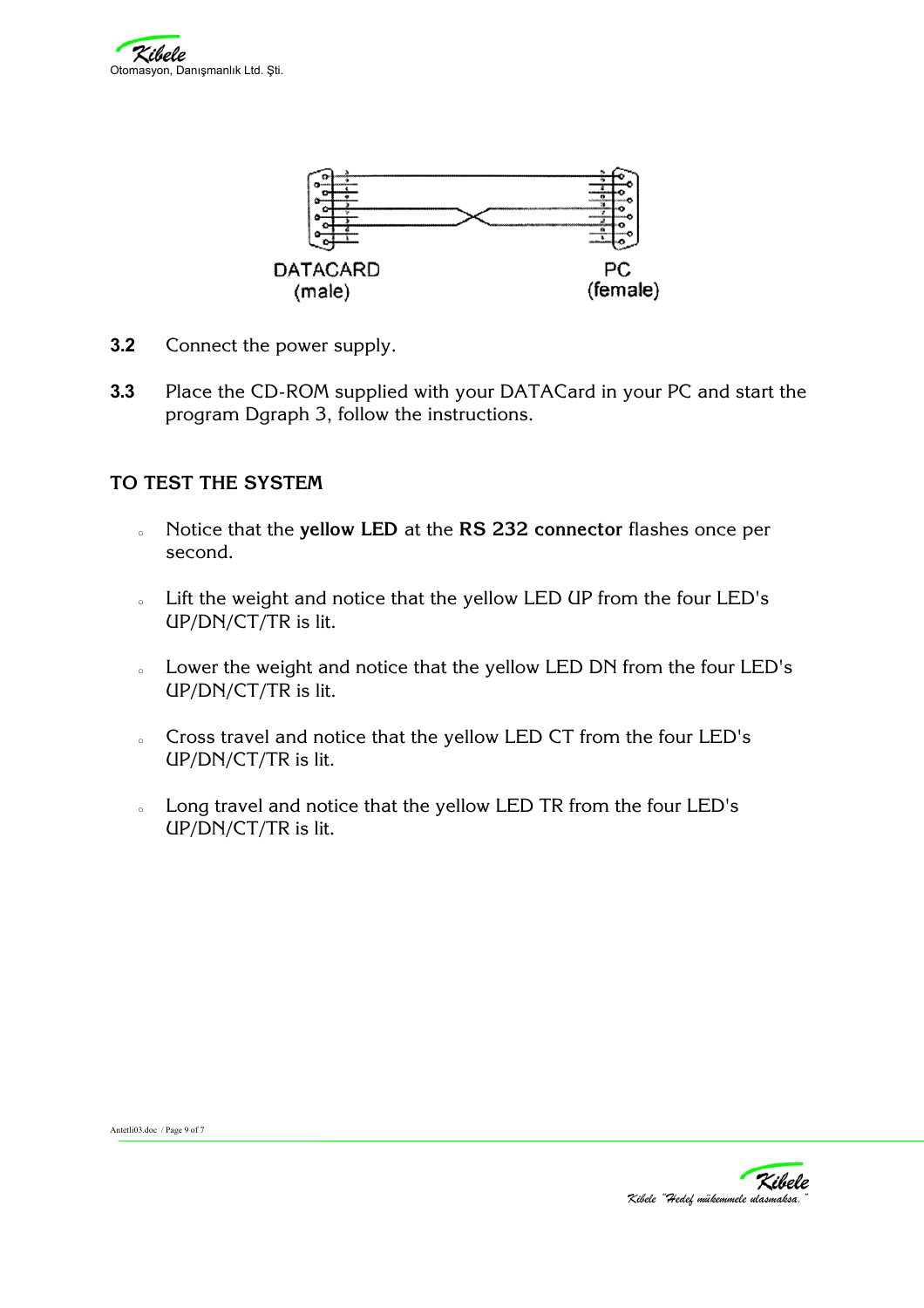

# **Chapter 4 : Technical Sheet DATACard**

## **Power supply:**

| DATACard:   | 14 VAC (from the load limiter Mark 1)<br>$(+/-15\%50/60 Hz)$ |
|-------------|--------------------------------------------------------------|
| DATACard in | 48 VAC, 110 VAC ou 230 VAC                                   |
| metal box:  | $(+/-15\%50/60 Hz)$                                          |

## **Enclosure :**

| DATACard:   | Dimensions:               | 107x 110x24 mm |
|-------------|---------------------------|----------------|
|             | Weight:                   | 150Gr.         |
| DATACard in |                           |                |
| Metal box:  | Dimensions:               | 300x150x80 mm  |
|             | Weight:                   | 3.3 Kg.        |
|             | Protection degree : IP 54 |                |

## **Temperature**

| <b>Range :</b> | Working temp.:   | -20 $^{\circ}$ C a + 60 $^{\circ}$ C $^{-}$ |
|----------------|------------------|---------------------------------------------|
|                | Storaged temp. : | -40°C a + 85°C                              |

## **Inputs :**

| 1 analog input   | Empty hook:<br>Nominal weight:<br>Span:                                                                                                 | adjustable between 0 and 5 VDC<br>adjustable between 4 and 10 VDC<br>au moins 2 V                        |
|------------------|-----------------------------------------------------------------------------------------------------------------------------------------|----------------------------------------------------------------------------------------------------------|
| 4 contact inputs | DATACard 0 V:<br>DATACard 24 V:<br>DATACard 48 V:                                                                                       | 4 volt free contacts<br>4 differential contacts (input 24 VAC)<br>4 differential contacts (input 48 VAC) |
| Output:          | RS 232 for the connection a (portable) compatible PC with<br>a DOS version 3.3 (or higher) Connection with a special<br><b>COMCABLE</b> |                                                                                                          |